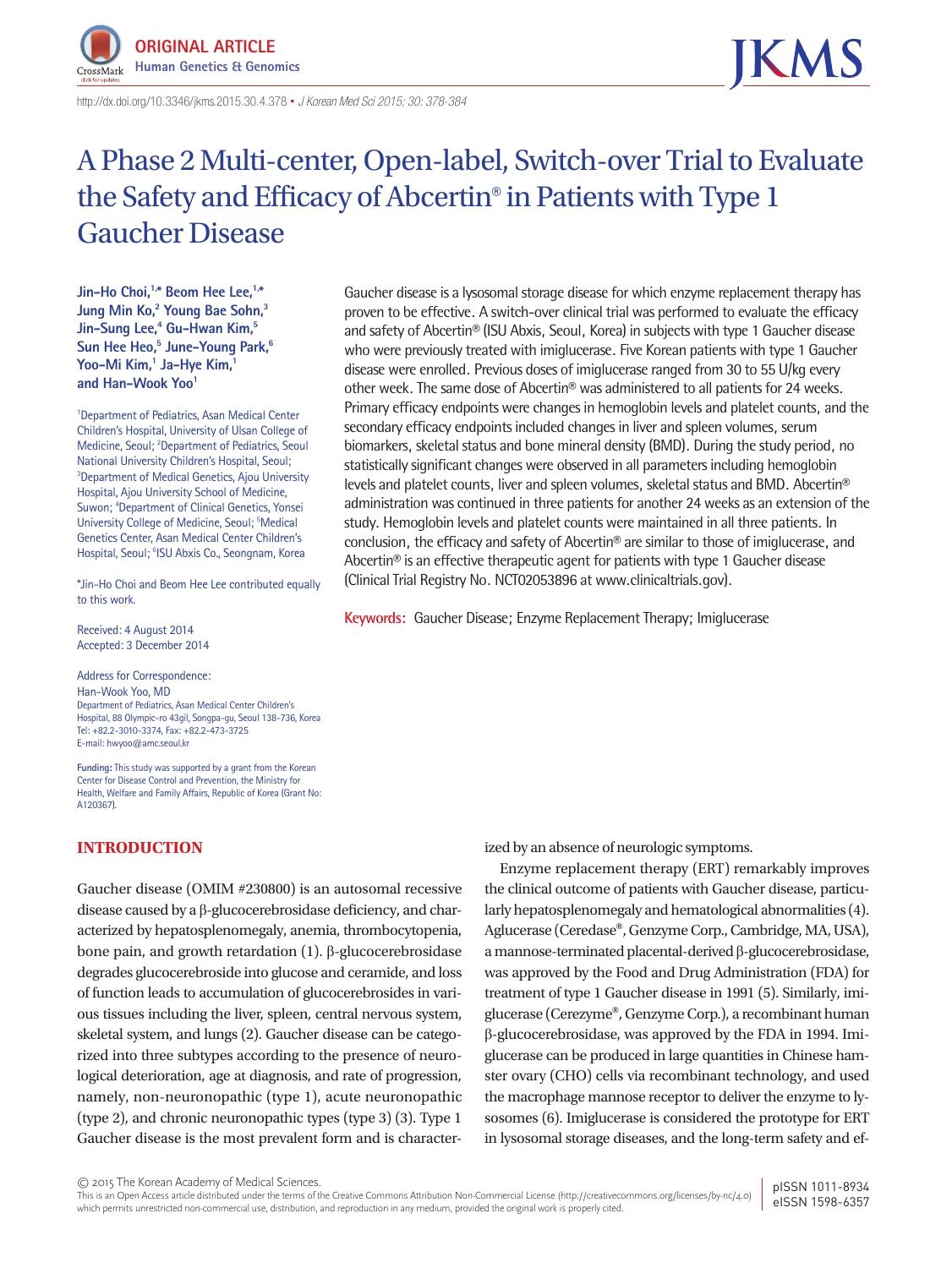ficacy of imiglucerase has been well validated (7). Currently, two other forms of recombinant β-glucocerebrosidase have been developed for treatment of Gaucher disease: velaglucerase alfa (Shire Human Genetic Therapies, Lexington, MA, USA) and taliglucerase alfa (Pfizer, New York, NY, USA) (8, 9). Despite having different oligosaccharide modifications, their therapeutic efficacy is similar (7, 10).

Unfortunately, the high cost and global shortage of imiglucerase has been problematic for patients and health care providers (11, 12). However, a biosimilar of imiglucerase, Abcertin**®** (ISU302, ISU Abxis, Seoul, Korea), has recently been developed. Therefore, this study was performed to evaluate the short-term efficacy and safety of Abcertin**®** in patients with type 1 Gaucher disease who were previously treated with imiglucerase.

# **MATERIALS AND METHODS**

#### **Subjects**

A total of six patients with non-neuronopathic Gaucher disease were screened for enrollment. All patients were diagnosed with Gaucher disease by a documented deficiency of leukocyte glucocerebrosidase activity, and mutation analysis of the *GBA* gene using genomic DNA from peripheral blood leukocytes. Polymerase chain reactions of all coding exons and exon-intron boundaries were performed with allele-specific primers, and direct sequencing of amplification products was performed in both the forward and reverse directions using an ABI3130x1 Genetic Analyzer (Applied Biosystems, Foster City, CA, USA).

The inclusion criteria for this study were as follows: 1) patients diagnosed with type 1 Gaucher disease; 2) patients who were stable with Cerezyme**®** therapy and who were maintained on a dose of Cerezyme**®** for at least 6 months prior to enrollment; 3) patients older than 2 yr of age; and 4) nonpregnant female patients. All these patients were stable following treatment with imiglucerase. Stable treatment was defined as an absence of neurologic deficits, normal hemoglobin levels, platelet counts greater than 100,000/μL, normal or an absence of deteriorated bone mineral density, and an absence of aggravated splenomegaly or hepatomegaly.

We excluded patients who exhibited fluctuating hemoglobin or platelet levels (at least six months prior to the study), hypersensitivity to imiglucerase (Cerezyme**®**), anemia due to iron, folic acid, or vitamin B12 deficiency and clinical findings of type 2 or 3 Gaucher disease. Patients who received miglustat, erythrocyte growth factor, or systemic corticosteroids during the six months prior to enrollment were also excluded.

#### **Study drug; Abcertin®**

Abcertin**®** (ISU302, ISU Abxis, Seoul, Korea) is a recombinant protein produced by genetically engineered CHO cells. Abcertin**®** consists of 497 amino acids with two disulfide bridges and four N-glycosylation sites, together with a terminal mannose exposed by multi-step digestion. Abcertin**®** has a similar amino acid sequence to human glucocerebrosidase with only a single amino acid difference (arginine replaced with histidine at the 495th amino acid). The imiglucerase was produced in serum-free medium using suspension cell culture technology and was purified a series of chromatography steps. The structural, physicochemical, immunological and biological properties of imiglucerase have been well characterized both in vivo and in vitro.

#### **Study design**

The study was an open-label, switch-over study from Cerezyme**®** to Abcertin**®** (ISU302). Abcertin**®** was administered to each subject at a dose of 30-60 U/kg every two weeks. Abcertin**®** (30-60 U/kg) was diluted with 0.9% saline solution for injection at a final volume of 100-200 mL. At the first visit, the study drug was administered intravenously at a rate of  $\leq 1$  U/kg/min for approximately 90 ± 3 min for pharmacokinetic assessments. At the second or later visits, the study drug was administered for 60 min or longer. For three subjects, the study period was extended for another 6 months because of a supply shortage of Cerezyme**®**. The 6-month extension was approved by the Korea FDA.

# **Pharmacokinetic assessment**

Pharmacokinetic assessments were performed during the first infusion. Blood samples were collected at nine time points (before infusion, and at 15, 30, 60, 90, 100, 120, 150, and 180 min), and β-glucocerebrosidase activity was measured. Blood concentration time courses are shown as a linear or log/linear graph for each subject. Cmax and Tmax were measured and the area under the curve (AUC) was calculated using a linear up/log down method. Parameters were calculated using Phoenix WinNonlin Version 6.2 (Pharsight, CA, USA) software and standard noncompartmental methods.

### **Subject group for efficacy and safety analysis**

Subjects were classified into three groups, as follows: 1) a modified intention-to-treat (MITT) group consisting of subjects who underwent primary efficacy assessment one or more times after drug administration; 2) a per-protocol (PP) group consisting of subjects included in the MITT who did not violate the inclusion/exclusion criteria and who were administered the study drug for at least 60% of the total 48 weeks. Subjects who completed less than 60% of the study or withdrew were excluded from the PP group; and 3) an intention-to-treat (ITT) group consisting of all subjects who received the study drug.

#### **Assessment of efficacy**

Primary efficacy endpoints were hemoglobin concentration and platelet counts before and during the study period. Sec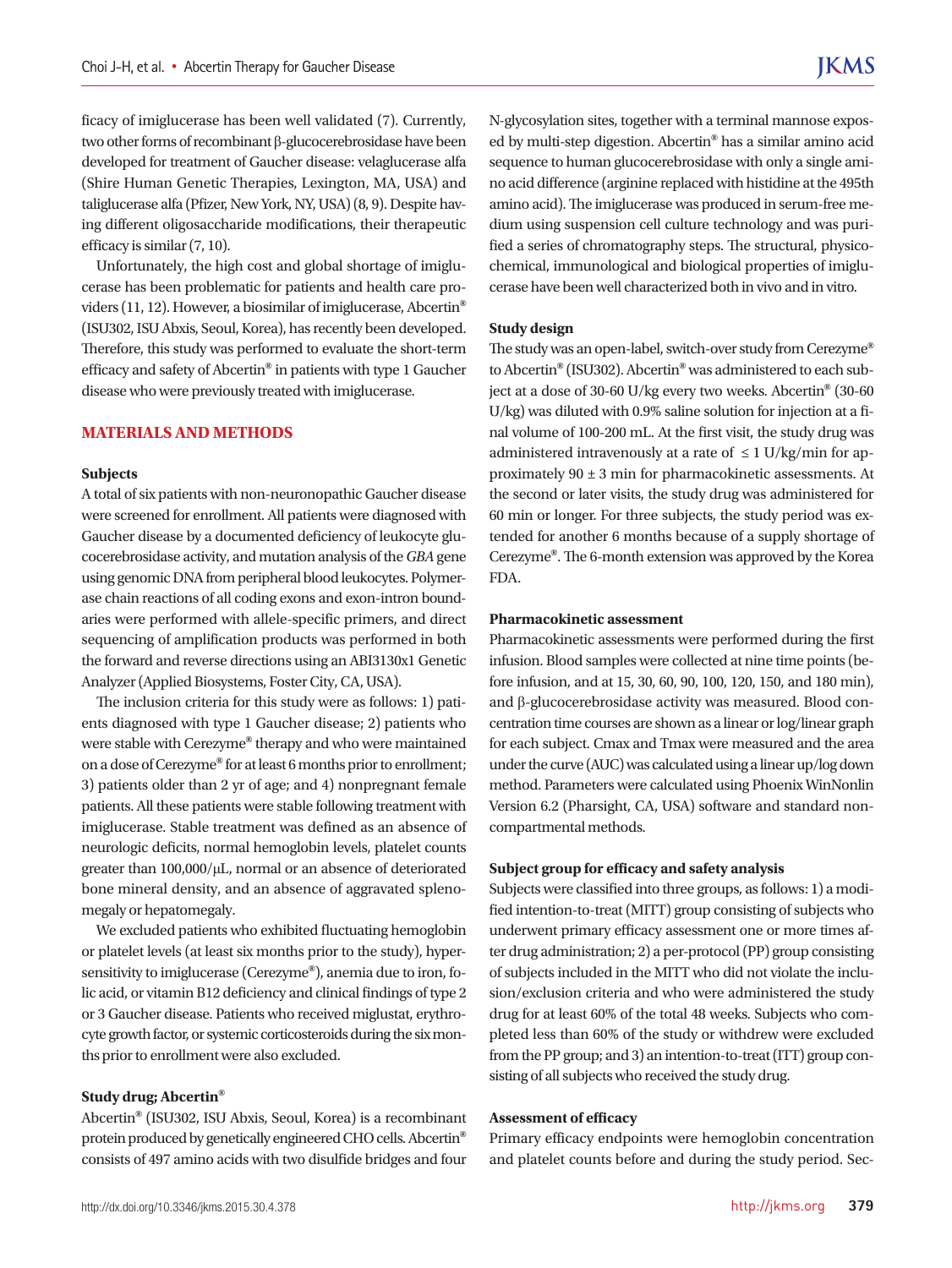ondary endpoints for efficacy assessment included reduced spleen and liver volumes determined from volumetric computerized tomography (CT), changes in liver function (serum aspartate transaminase [AST] and alanine transaminase [ALT] levels), skeletal abnormalities, bone mineral density (BMD), and serum biomarkers (acid phosphatase, angiotensin converting enzyme [ACE], and chitotriosidase levels) before and during the study period (13).

Hemoglobin concentrations, platelet counts, serum AST, and ALT levels were measured every 6 weeks. Serum acid phosphatase, ACE, and chitotriosidase levels were measured every 12 weeks during the study period. Liver and spleen volumes were measured by CT at 0, 24, and 48 weeks (where applicable). Liver and spleen volumes were measured in mL and calculated as a percentage of body weight to allow comparison between patients of different ages; values were also expressed as multiples of normal (MN) at baseline and week 24. A normal spleen volume was considered 0.2% of body weight, and a normal liver volume 2.5% of body weight in both children and adults, respectively (14). Skeletal status was evaluated by simple X-ray and assessed as none, mild, moderate, or severe for osteosclerosis and osteonecrosis, respectively, which was then expressed as 0, 1, 2, and 3 points (15). BMD of the femur neck and lumbar spine (L2-4) were measured by dual energy radiography absorptiometry (Lunar Corp., Madison, WI, USA) at 0, 24, and 48 weeks (where applicable). Age- and sex-matched BMD Z-scores for Korean children and adolescents were used for comparisons of BMD during treatment (16).

#### **Assessment of safety**

Vital signs were measured initially and every 2 weeks after administration of the study drug, and changes were analyzed. Treatment-emergent adverse events (TEAE) were recorded from initiation of study drug administration to 2 weeks after the last administration. In addition, all adverse events that occurred after drug administration were classified according to their severity level and relevance to the study drug, and summarized as System Organ Class and Preferred Term using the Medical Dictionary for Regulatory Activities. An adverse drug reaction was defined as a responsible event associated with drug infusion,

and the relationship to drug infusion was judged by the investigator.

Immunogenicity tests were performed every 12 weeks in all patients and consisted of screening for IgG antibodies to imiglucerase. Anti-imiglucerase antibodies in plasma were detected by an enzyme-linked immunosorbent assay.

# **Statistical analysis**

All statistical analyses were performed using SPSS (SPSS for Windows, version 21.0, SPSS, Chicago, IL, USA). For efficacy assessments, mean differences between baseline and treatment levels were analyzed using the Wilcoxon signed rank test. Differences in biochemical parameters over time were also analyzed for significance using a repeated measured ANOVA. The McNemar test was used to test changes in antibody formation before and after drug administration. *P* values below 0.05 were considered statistically significant.

# **Ethics statement**

This study was approved by the institutional review board of the Asan Medical Center, Seoul, Korea (IRB No. 2013-0848) and written informed consent was obtained from all subjects or parents. This study was registered at www.clinicaltrials.gov as NCT-02053896.

# **RESULTS**

# **Baseline characteristics of subjects**

Out of the six patients who underwent screening, one patient was withdrawn due to ineligibility, and the remaining five (three males and two females) were enrolled. The mean age of the subjects was 16.2 ± 8.26 yr (range, 8-29 yr). The mean disease duration from the date of diagnosis to the date of enrollment was  $104 \pm 48.16$  months (range, 68-183 months). The subjects previously received Cerezyme**®** at a dose of 30-55 units/kg once every 2 weeks (Table 1).

For the five subjects, no serious violations of the study protocol that could potentially affect the safety and efficacy of Abcertin**®** were found during the study period, and no subjects were withdrawn due to adverse events, absence of efficacy, or

#### Table 1. Baseline clinical characteristics of patients with Gaucher disease

| No.                   | Age at<br>diagnosis<br>(yr) | Age at<br>enrollment<br>(yr) | <b>Sex</b> | <b>Height SDS</b>               | Weight SDS | Dose of imiglucerase<br>treatment before<br>enrollment (units/kg) | Spleen<br>volume<br>(mL) | Liver volume<br>(mL) | Genotype    | Enzyme activity<br>(6-10 nM/hr/<br>mg) |
|-----------------------|-----------------------------|------------------------------|------------|---------------------------------|------------|-------------------------------------------------------------------|--------------------------|----------------------|-------------|----------------------------------------|
|                       | 20.1                        | 29.9                         | Male       | $-0.03$                         | $-0.05$    | 30                                                                | 433                      | .518                 | L444P/D409H | 1.07                                   |
| $\overline{2}$        | 1.4                         | 16.7                         | Female     | 0.01                            | 0.15       | 37.2                                                              | 596                      | 1.317                | L444P/L444P | 0.71                                   |
| 3                     | 12.9                        | 18.6                         | Male       | $-0.88$                         | 0.27       | 55                                                                | 297                      | .555                 | G46E/F213L  | 0.53                                   |
| $\overline{4}$        | 1.9                         | 8.2                          | Male       | $-0.17$                         | $-0.2$     | 46                                                                | 185                      | 898                  | G46E/F213I  | 0.95                                   |
| 5                     | 4.5                         | 10                           | Female     | $-0.38$                         | $-0.92$    | 43                                                                | 149                      | 647                  | G46E/R2570  | 0.74                                   |
| Mean $\pm$ SD (range) |                             | $16.2 \pm 8.26$              |            | $-0.29 \pm 0.36 -0.15 \pm 0.47$ |            | 42.24 $\pm$ 9.39                                                  |                          |                      |             |                                        |

ND, not determined; SD, standard deviation; SDS, standard deviation score.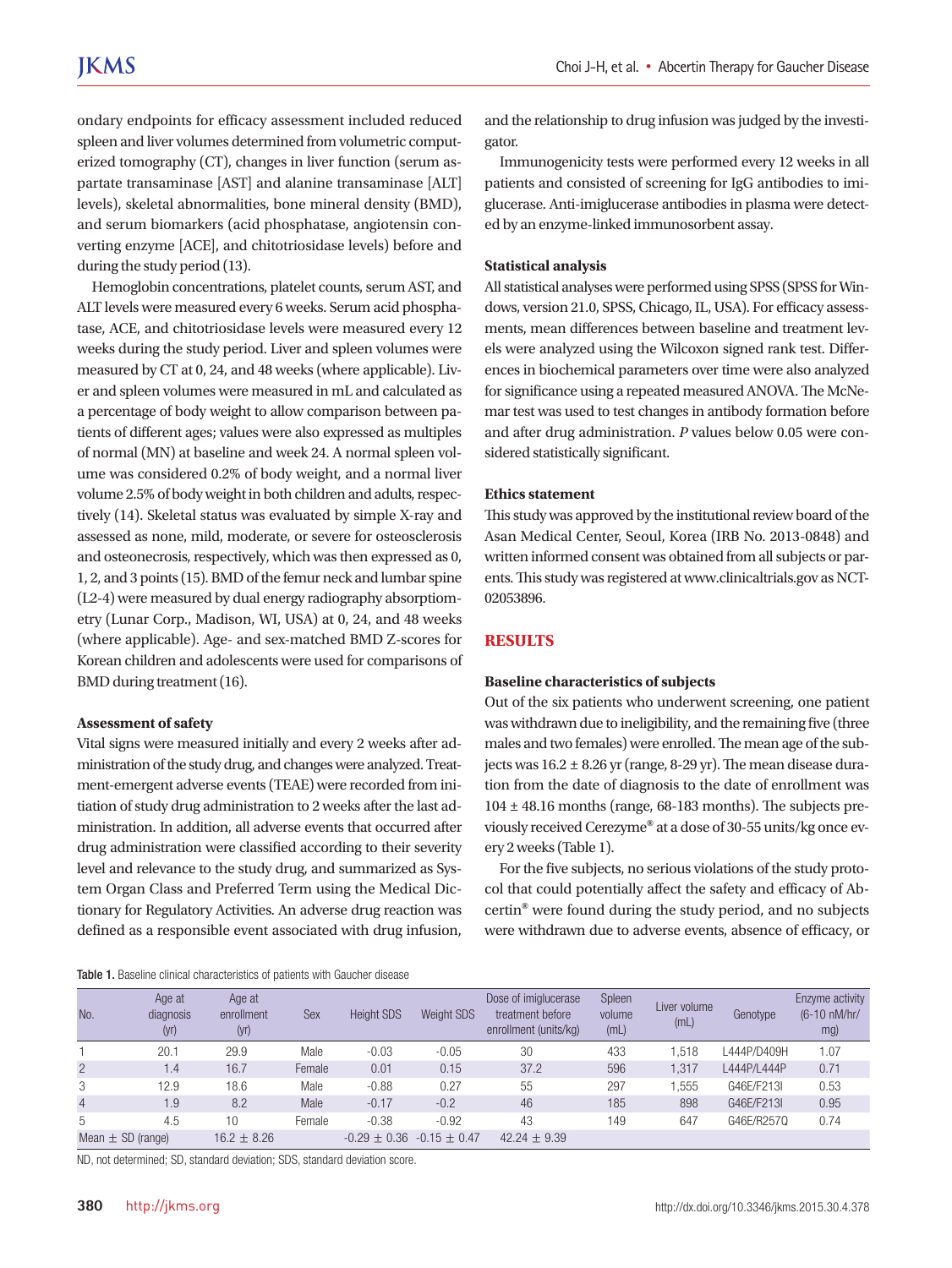Table 2. Efficacy parameters in a phase 2 study of five patients with Gaucher disease

| Parameters                                | <b>Baseline</b>      | 24 weeks              | Percentage change at 24 weeks | $P$ value |
|-------------------------------------------|----------------------|-----------------------|-------------------------------|-----------|
| Hemoglobin (g/dL)                         | $13.76 + 1.89$       | $13.86 + 2.61$        | $0.30 \pm 7.63$               | 0.625     |
| Platelets ( $\times$ 10 <sup>3</sup> /µL) | $154.40 \pm 34.62$   | $162.60 \pm 47.04$    | $6.86 \pm 28.73$              | 1.000     |
| Liver volume (mL)                         | $1,187.0 \pm 399.06$ | $1,100.8 \pm 380.11$  | $-5.86 \pm 16.90$             | 0.438     |
| Spleen volume (mL)                        | $332.0 + 184.54$     | $330.0 + 142.26$      | $14.67 + 69.07$               | 0.625     |
| AST (IU/L)                                | $23.40 \pm 4.67$     | 41.60 $\pm$ 44.14     | $68.95 \pm 163.63$            | 1.000     |
| ALT (IU/L)                                | $16.80 \pm 12.15$    | $38.80 \pm 42.48$     | $212.16 \pm 446.38$           | 0.313     |
| ACE (U/L)                                 | $79.42 \pm 31.77$    | $81.50 \pm 41.84$     | $-2.59 \pm 20.61$             | 1.000     |
| ACP (IU/L)                                | $18.68 \pm 8.71$     | $17.10 \pm 4.77$      | $-0.92 \pm 22.97$             | 1.000     |
| Chitotriosidase (nM/mL/hr)                | 1,041.47 ± 1,041.47  | $1.103.76 \pm 884.36$ | $-9.11 \pm 15.53$             | 0.438     |
| L-spine BMD Z-score                       | $-1.27 \pm 0.40$     | $-0.80 \pm 0.53$      | $24.56 \pm 50.60$             | 0.625     |
| Femur neck BMD Z-score                    | $-0.43 \pm 1.37$     | $-0.20 \pm 1.35$      | $-147.33 \pm 441.79$          | 0.875     |
| Osteosclerosis*                           | $0.0 \pm 0.0$        | $0.0 \pm 0.0$         | No change                     |           |
| Osteonecrosis*                            | $0.2 \pm 0.45$       | $0.0 \pm 0.0$         | $-100.0$                      | 1.000     |

\*None, 0 points; Mild, 1 point; Moderate, 2 points; Severe, 3 points. AST, aspartate aminotransferase; ALT, alanine aminotransferase; ACP, acid phosphatase; ACE, angiotensin converting enzyme; BMD, bone mineral density.



Fig. 1. Mean change in hemoglobin levels (A), platelet count (B), angiotensin converting enzyme (C), acid phosphatase (D), chitotriosidase (E), and bone mineral density (BMD) of L-spine (F) and femur neck (G) in Abcertin<sup>®</sup> treated patients. The phase 2 clinical trial included five patients for 24th weeks. The study was extended by another 24 weeks for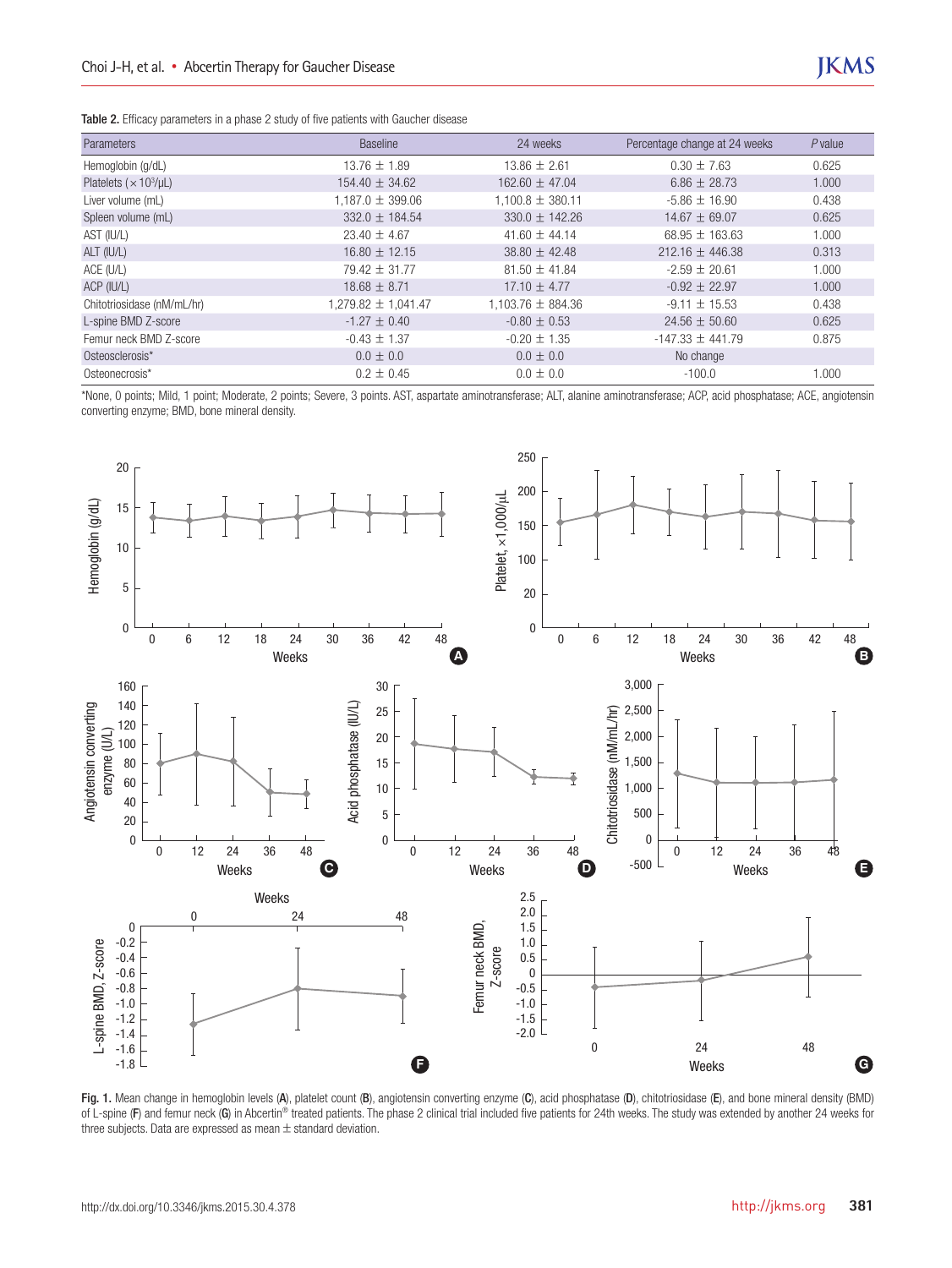voluntary withdrawal from participation. All five patients were included in the ITT group for safety assessment, and the MITT and PP groups for efficacy assessment.

#### **Pharmacokinetics of Abcertin®**

Pharmacokinetic profiles were assessed after Abcertin**®** was intravenously administered for 90 min. Abcertin**®** had a Tmax of 1.34 ± 0.32 hr (range, 1.00-1.67 hr), and clearance half-time of  $0.11 \pm 0.01$  hr (range, 0.09-0.12 hr). In particular, the Cmax and AUC increased in proportion to the dose, but no dose proportionality was observed.

# **Efficacy of Abcertin®**

The mean hemoglobin concentration was  $13.76 \pm 1.89$  g/dL (range, 12.30-16.20 g/dL) at baseline, and increased to 13.86  $\pm$ 2.61 g/dL after 24 weeks of treatment. The mean platelet count was  $154.4 \pm 34.62 \times 10^3/\mu$ L (range,  $113$ -209 ×  $10^3/\mu$ L) at baseline and increased to  $162.60 \pm 47.04 \times 10^3/\mu L$  after 24 weeks of treatment. However, both of these changes were not statistically significant (Table 2, Fig. 1).

The mean ACE level increased from 79.42 ± 31.77 U/L at baseline to 81.50 ± 45.84 U/L after 24 weeks of drug administration. The mean acid phosphatase level decreased from 18.68 ± 8.71 IU/L at baseline to  $17.10 \pm 4.77$  IU/L after 24 weeks. The mean chitotriosidase level decreased from 1,279.82 ± 1,041.47 nM/mL/ hr at baseline to  $1,103.76 \pm 884.36$  nM/mL/hr after 24 weeks. The mean liver volume decreased from  $1.03 \pm 0.19$  MN at baseline to 0.93 ± 0.09 MN after 24 weeks. The mean spleen volume increased from  $3.47 \pm 1.21$  MN at baseline to  $3.61 \pm 1.65$  MN after 24 weeks of drug administration. However, none of these changes were statistically significant.

No changes in osteosclerosis were observed because the osteosclerosis score was 0 (none) at the baseline and 0 (none) after 24 weeks of drug administration. For osteonecrosis, one subject improved from a score of one point (mild) to zero points (none). The mean score changed from  $0.20 \pm 0.45$  points at baseline to  $0.00 \pm 0.00$  points after 24 weeks of drug administration. The mean lumbar spine Z-score increased from -1.27 ± 0.40 at baseline to  $-0.80 \pm 0.53$  after 24 weeks of drug administration. The mean femur neck Z-score increased from -0.43 ± 1.37 at baseline to  $-0.20 \pm 1.35$  at 24 weeks. However, no statistically significant differences were observed for all of these second efficacy endpoints (Table 2).

# **Safety**

No significant changes in systolic/diastolic blood pressure, heart rate, and body temperature were found during the study period. Adverse events occurred in all five subjects, as follows: three cases of nasopharyngitis and one case of acute tonsillitis; two cases of arthralgia; one case of diarrhea and one case of abdominal pain; one case of cough; and one case of vaginal discharge. There were no serious adverse events associated with administration of the study drug. In addition, no adverse events were potentially life threatening or required withdrawal from the study. No patients generated antibodies against Abcertin**®** after drug administration.

# **DISCUSSION**

This study was a phase 2 multi-center, open-label, switch-over trial to assess the safety and efficacy of Abcertin**®** in patients with type 1 Gaucher disease previously treated with Cerezyme**®**. Abcertin**®** was effective and well tolerated in patients with type 1 Gaucher disease. Hemoglobin concentrations and platelet counts, liver and spleen volumes, skeletal status, and BMD were maintained, and no clinically significant adverse events occurred in all patients.

The introduction of ERT has significantly impacted the treatment of type 1 Gaucher disease. At present, available enzyme therapies include imiglucerase, velaglucerase alfa, and taliglucerase alfa, all of which are generally administered intravenously every other week (6, 8, 17). Unlike imiglucerase, velaglucerase alfa has the same amino acid sequence as native human glucocerebrosidase and is produced by proprietary gene activation technology in HT-1080 human fibroblast cells (18). It is a monomeric glycoprotein (~63 kDa, containing 5 potential N-linked glycosylation sites) that targets macrophages via mannose receptors, and acts to degrade accumulated glucocerebroside within the macrophages (19). The safety and efficacy of velaglucerase alfa were previously demonstrated in a phase 1/2, openlabel study in adult patients with type 1 Gaucher disease and approved by the FDA in 2010 (9). Taliglucerase alfa is a recombinant human β-glucocerebrosidase produced by carrot plant root cells, which was approved by the FDA in 2012 as a novel ERT for patients with Gaucher disease (8).

The relatively few therapeutic options and high cost of ERT represent an inherent problem for the treatment of patients with type 1 Gaucher disease (9). Global dependence on a single product, Cerezyme®, is problematic, particularly with the recent shortage of this product (20). Although velaglucerase alpha and taliglucerase alpha was approved for the long-term treatment of Gaucher disease in > 40 countries, including the Unites States, European Union member states, and Israel (21), Cerezyme**®** still has been used worldwide. The commercially available substrate reduction agent, miglustat (Zavesca**®**, Actelion, Pharmaceuticals Ltd), was also used during the global shortage despite the caveat of its restricted indication to patients who are unwilling or unable to receive IV ERT (22). However, ERT is generally more effective and safer than other therapeutic options.

Therefore, a new biosimilar to imuglucerase, Abcertin**®**, was recently developed to potentially reduce medical costs, particularly in underprivileged countries, and to ease supply shortages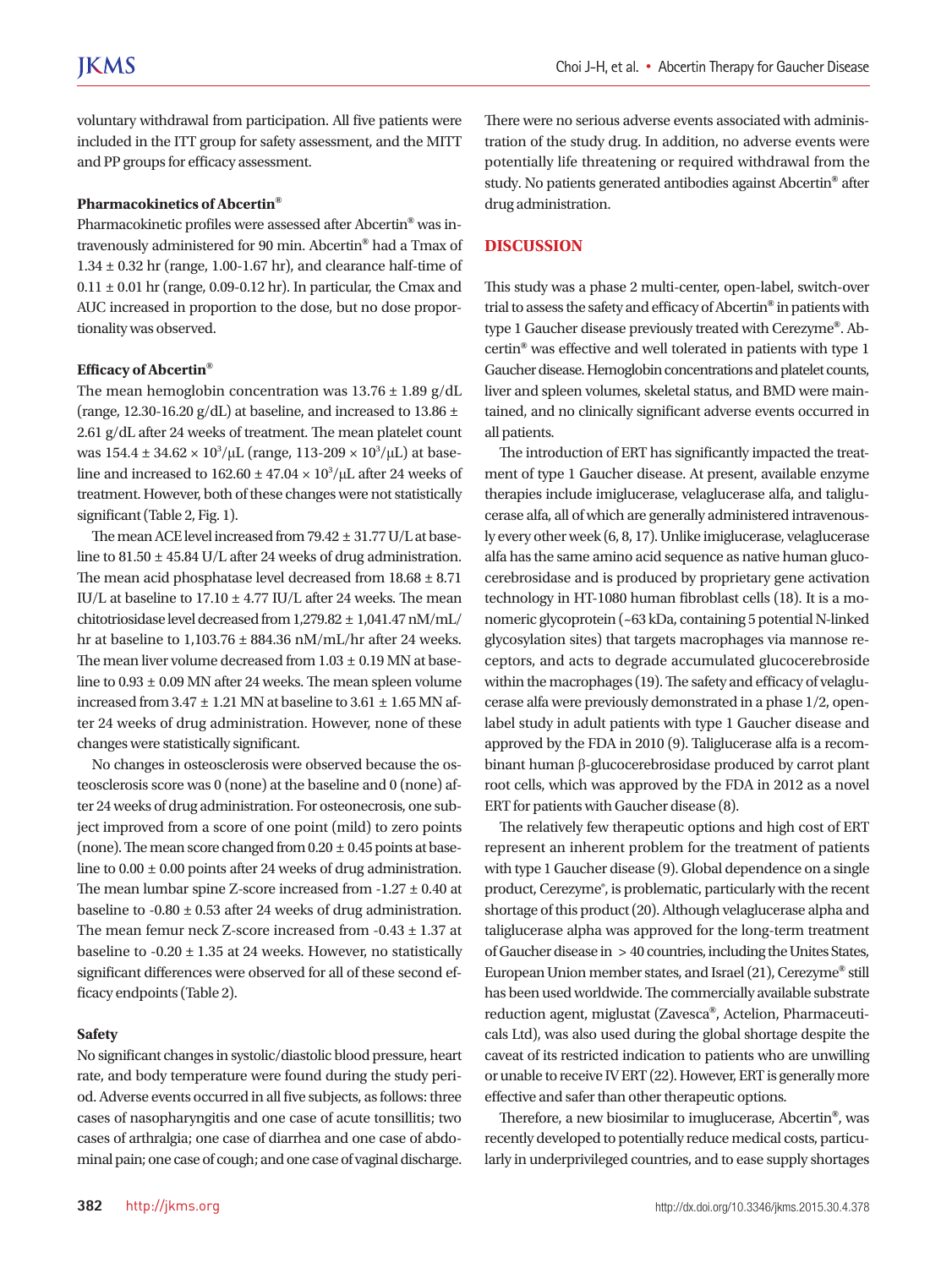of Cerezyme**®**. The host cell used in Abcertin**®** production is a mutant strain of CHO cells with an inactivated dihydrofolate reductase gene. For the development of the recombinant cell line producing Abcertin**®** (ISU302), host cells were transfected with an expression vector, followed by gene amplification, subcloning, and suspension culture to obtain a cell line that produces Abcertin**®** with a high yield. Notably, the structural, physicochemical, and biological characteristics of the Abcertin**®** are comparable to Cerezyme**®**. Phase 1 study for Abcertin**®** was performed to determine the safety and tolerability and pharmacokinetics in 8 healthy subjects, including placebo for 2 subjects. As a result, there were no serious adverse events and clinically significant change in vital signs, local tolerability tests, and laboratory tests (unpublished data).

During the study period, all patients maintained normal hemoglobin levels and platelet counts > 100,000/μL, and all patients maintained near normal liver and spleen volumes. The findings reported herein demonstrate that adverse events associated with Abcertin**®** were generally mild in severity and were mostly unrelated to the therapy. No patients enrolled in this study developed antibodies against Abcertin**®**, and no serious adverse events were observed regardless of administration setting or duration of exposure. Furthermore, and no patients withdrew from the study as a result of adverse events. With regard to efficacy and clinical improvement in disease-specific features, the results presented herein are comparable with those of other ERTs (5, 6, 9).

One limitation of this study is that the number of patients was small and all patients were not naïve to ERT because of the rarity of this disease in Korea. Also, the study period was relatively short and there were dose differences among the study subjects. Although a small number of patients were recruited, this study is the first to investigate the safety and efficacy of Abcertin**®**.

In conclusion, the efficacy and safety of Abcertin**®** are similar to those of Cerezyme**®**; thus Abcertin**®** can be used as an alternative therapeutic agent for patients with type 1 Gaucher disease. As Cerezyme**®** is relatively expensive, Abcertin**®** is not only a useful treatment for patients with Gaucher disease but might also help to reduce costs.

# **ACKNOWLEDGEMENTS**

Beom Hee Lee, Jung Min Ko, Young Bae Sohn, Jin-Sung Lee, and Han-Wook Yoo were co-investigator of this clinical trial.

#### **DISCLOSURE**

This study was supported by Isu Abxis Co., Seongnam, Korea

### **AUTHOR CONTRIBUTION**

Conception and coordination of the study: Yoo HW, Park JY. Design of ethical issues: Yoo HW. Acquisition of data: Ko JM, Sohn YB, Lee JS, Kim GH, Heo SH, Kim YM, Kim JH. Data review: Choi JH, Lee BH. Statistical analysis: Choi JH, Lee BH. Manuscript preparation: Choi JH, Lee BH. Manuscript approval: all authors.

#### **ORCID**

Jin-Ho Choi *http://orcid.org/0000-0003-1196-7826* Beom Hee Lee *http://orcid.org/0000-0001-9709-2631* Jung Min Ko *http://orcid.org/0000-0002-5752-6703* Young Bae Sohn *http://orcid.org/0000-0002-4664-1941* Jin-Sung Lee *http://orcid.org/0000-0002-1262-8597* Gu-Hwan Kim *http://orcid.org/0000-0002-7056-7446* Sun Hee Heo *http://orcid.org/0000-0002-5617-4582* June-Young Park *http://orcid.org/0000-0001-8688-0907* Yoo-Mi Kim *http://orcid.org/0000-0002-2922-8514* Ja-Hye Kim *http://orcid.org/0000-0001-8181-0694* Han-Wook Yoo *http://orcid.org/0000-0001-8615-186X*

### **REFERENCES**

- 1. Cox TM, Schofield JP. *Gaucher's disease: clinical features and natural history. Baillieres Clin Haematol 1997; 10: 657-89.*
- 2. Scriver CR. *The metabolic & molecular bases of inherited disease. New York: McGraw-Hill, 2001.*
- 3. Balicki D, Beutler E. *Gaucher disease. Medicine (Baltimore) 1995; 74: 305-23.*
- 4. Starzyk K, Richards S, Yee J, Smith SE, Kingma W. *The long-term international safety experience of imiglucerase therapy for Gaucher disease. Mol Genet Metab 2007; 90: 157-63.*
- 5. Barton NW, Brady RO, Dambrosia JM, Di Bisceglie AM, Doppelt SH, Hill SC, Mankin HJ, Murray GJ, Parker RI, Argoff CE, et al. *Replacement therapy for inherited enzyme deficiency--macrophage-targeted glucocerebrosidase for Gaucher's disease. N Engl J Med 1991; 324: 1464-70.*
- 6. Zimran A, Elstein D, Levy-Lahad E, Zevin S, Hadas-Halpern I, Bar-Ziv Y, Foldes J, Schwartz AJ, Abrahamov A. *Replacement therapy with imiglucerase for type 1 Gaucher's disease. Lancet 1995; 345: 1479-80.*
- 7. Xu YH, Sun Y, Barnes S, Grabowski GA. *Comparative therapeutic effects of velaglucerase alfa and imiglucerase in a Gaucher disease mouse model. PLoS One 2010; 5: e10750.*
- 8. Zimran A, Brill-Almon E, Chertkoff R, Petakov M, Blanco-Favela F, Muñoz ET, Solorio-Meza SE, Amato D, Duran G, Giona F, et al. *Pivotal trial with plant cell-expressed recombinant glucocerebrosidase, taliglucerase alfa, a novel enzyme replacement therapy for Gaucher disease. Blood 2011; 118: 5767-73.*
- 9. Zimran A, Altarescu G, Philips M, Attias D, Jmoudiak M, Deeb M, Wang N, Bhirangi K, Cohn GM, Elstein D. *Phase 1/2 and extension study of velaglucerase alfa replacement therapy in adults with type 1 Gaucher*